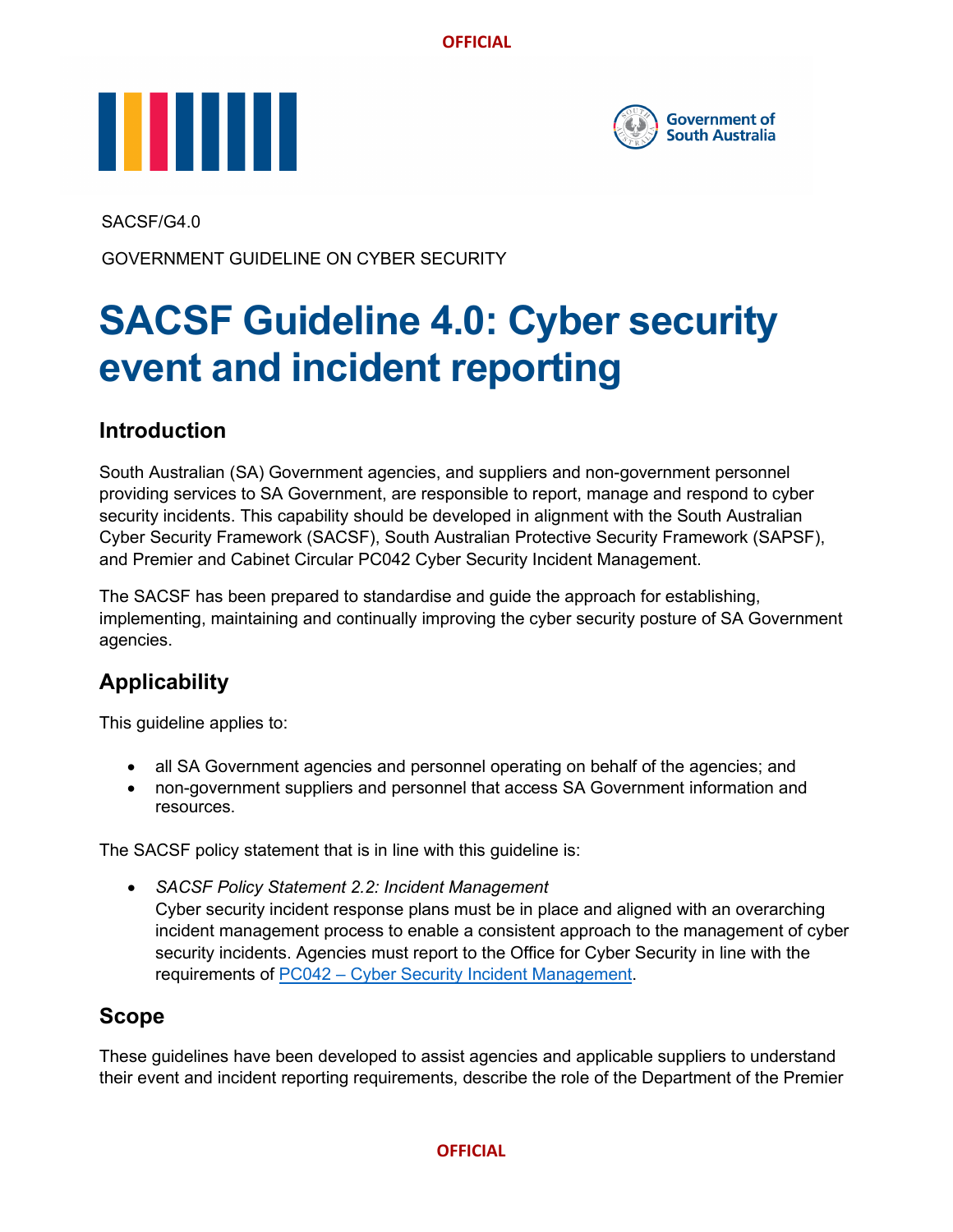and Cabinet (DPC) as the Control Agency for Cyber Crisis, and provide an overview of the process associated with the incident reporting scheme.

### **Expectations**

Agencies and associated service providers are expected to implement and maintain security incident management procedures, in line with SAPSF and SACSF requirements.

These security incident management procedures are expected to facilitate identification of cyber security events and incidents, which will be reported to the Watch Desk.

## **Background**

The SA Government's ability to deliver services to the community is dependent on the confidentiality, integrity, and availability of a range of ICT systems and assets.

DPC is designated as the Control Agency for Cyber Crisis (the Control Agency) and has the responsibility to take control of the response to cyber related emergencies. This authority for control includes responsibility for tasking and coordination of other organisations in accordance with the needs of the situation.

As per PC042 – [Cyber Security Incident Management,](https://www.dpc.sa.gov.au/resources-and-publications/premier-and-cabinet-circulars/PC042-Cyber-Security-Incident-Management.pdf) all SA Government agencies and applicable suppliers have a requirement to report cyber security events and incidents to the Control Agency for Cyber Crisis.

Cyber security incident reporting assists in the development of a whole of government picture of the threat landscape associated with SA Government ICT assets.

The Watch Desk utilises this understanding to assist in the development of new or updated cyber security advice, capabilities and techniques to better prevent and respond to evolving cyber threats.

#### **Definitions**

#### **Events**

A cyber security event is an occurrence of a system, service or network state indicating a possible breach of security policy, failure of safeguards, or a previously unknown situation that may be relevant to security.

The identification of a cyber security event does not necessarily mean than an attack attempt or other event has been successful, or that there are any consequences for the security of the SA Government's information or cyber assets. Not all cyber security events will be classified as cyber security incidents. The Watch Desk will make an assessment at the time the event is reported, as to whether it constitutes an incident.

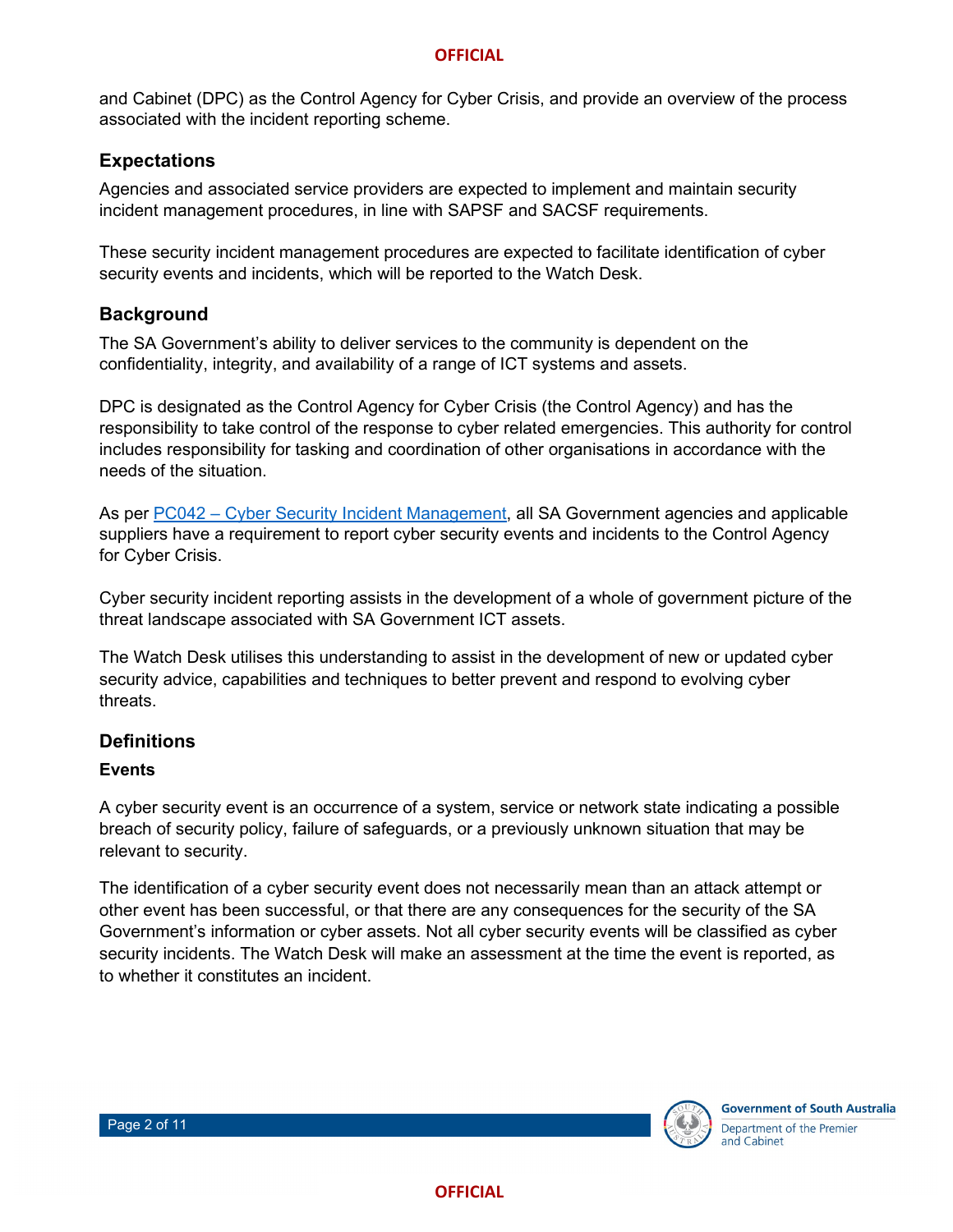#### **Incidents**

A cyber incident is a single or series of unwanted or unexpected event(s) that impact the confidentiality, integrity or availability of a network or system or the information that it stores, processes or communicates.

All cyber security incidents that disrupt government systems or services should be reported even if the impact is minimal. This includes:

- an unexplained outage (e.g. system become unavailable or not working as expected)
- a compromise to SA Government information (e.g. data or privacy breach)
- cyber incidents affecting critical infrastructure and essential services providers.

Examples of cyber security incidents may include:

- suspicious system and network activities
- compromise of sensitive or classified data
- unauthorised access or attempts to access a system
- emails with suspicious attachments or links
- denial-of-service attacks
- ransomware attacks
- suspected tampering of electronic devices.

#### **Roles and responsibilities**

#### **Control Agency for Cyber Crisis**

Following notification of a cyber security event or incident, an assessment will be performed by the Control Agency, in consultation with the reporting agency or supplier, on whether the event constitutes an incident.

Where an event is determined to constitute a cyber security incident, then an additional level of action will be taken by the reporting agency or supplier in line with their existing incident management procedures and will be supported by the Control Agency.

The Control Agency has responsibility to take control of the response to emergencies of a specific type. Personnel from the Control Agency may contact agency and/or supplier staff for follow-up investigative and remedial concerns.

#### **SA Government agencies**

In accordance with PC042 – [Cyber Security Incident Management,](https://www.dpc.sa.gov.au/resources-and-publications/premier-and-cabinet-circulars/PC042-Cyber-Security-Incident-Management.pdf) agencies should have procedures in place for both the management and reporting of cyber security events and incidents. Cyber security reporting works in parallel with an agency's own internal processes for incident handling and reporting and is not a substitute for internal incident management responsibilities.

Failure of an individual to comply with requirements for reporting, managing and responding to a cyber security incident in coordination with the Control Agency will be considered in contravention of/failure to comply with a lawful and reasonable direction, and thus misconduct. This may be referred to the reporting agency's chief executive, Department of the Premier and Cabinet's Chief

Page 3 of 11



**Government of South Australia** Department of the Premier and Cabinet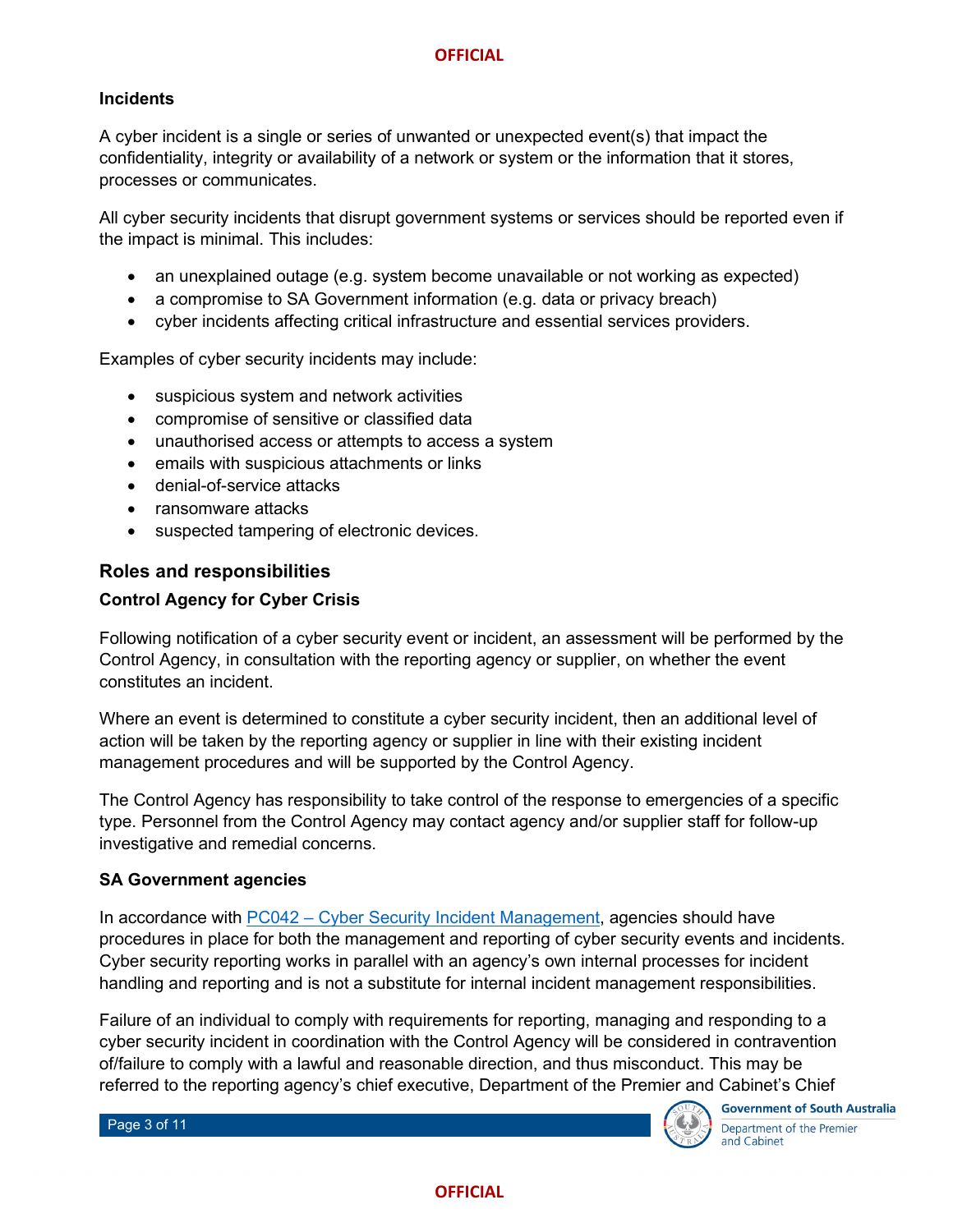Executive, the Commissioner for Public Sector Employment and/or other relevant bodies for determination of disciplinary action.

Agency chief executives are accountable for ensuring their agency reports incidents to the Control Agency. Cyber security program owners and cyber security program coordinators are expected to oversee the development and management of an agency's reporting process.

Existing agency incident management processes are expected to identify and delegate responsibility for cyber security event and incident reporting. Watch Desk notification of events or potential incidents may be performed by whomever the agency considered appropriate to do so (e.g. Cyber Security Officer, ICT Support Officer, Service Desk staff, etc).

Once an event is deemed to be, or is otherwise considered an incident, there is an expectation that the agencies' Information Technology Security Adviser will support the operation and coordination of the cyber security incident response and associated reporting.

#### **Preparing to respond to cyber security incidents**

Agencies can consider the below questions to better prepare for a cyber security incident. This helps agency personnel better position themselves to detect, respond to, and report cyber security incidents to the Watch Desk.

- Have we identified systems and data that are critical to our business operations?
- Do we have business continuity and disaster recovery plans in place?
- Do we have an up-to-date and regularly exercised incident response plan?
- Do we have the ability to detect and report cyber security incidents as they occur?

#### **When to report**

Where an agency or supplier has identified a cyber security event, or otherwise suspects a cyber security incident has occurred, a report should be immediately provided to the Control Agency.

The timing of incident reporting is vital to the response to reduce likely consequences. In many cases, immediate reporting may result in incomplete and potentially inaccurate information, however the advantage gained from early action outweighs the risk of inaccurate or incomplete early reporting.

The types of occurrences that should be reported to the Watch Desk include:

- denial of service (DoS)
- suspicious scanning and reconnaissance activities
- unauthorised access to a network or device
- data exposure, theft or leak
- malicious code / malware
- ransomware
- phishing or spear-phishing.

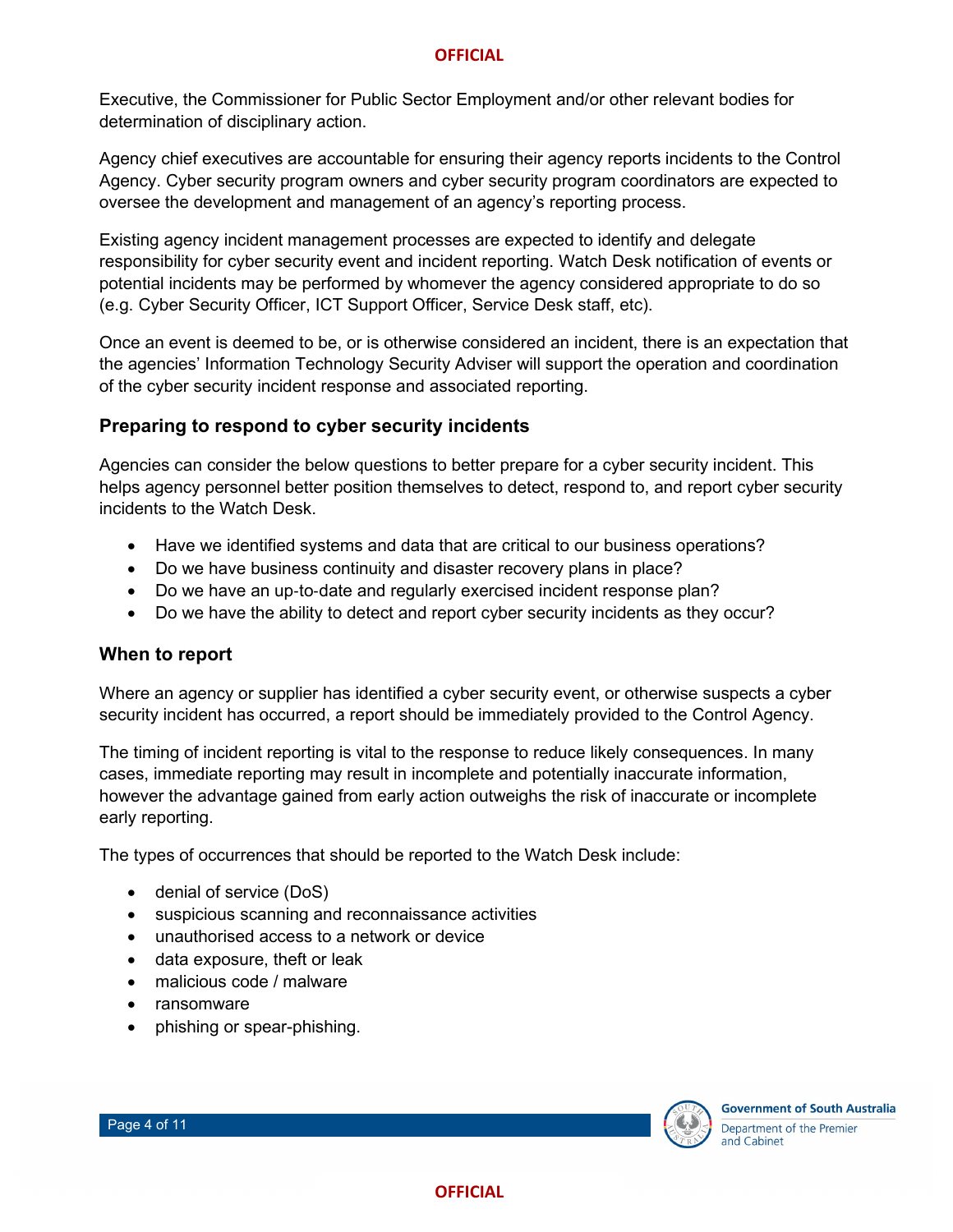While the above list does not include all types of events or incidents that should be reported, it can be used as a guide. Not all unwanted or unexpected actions are going to result in the occurrence of a cyber security event or are going to be of interest for reporting or recording purposes.

The types of occurrences that do not require a report to the Watch Desk include:

- non-ongoing malware or virus activity on a standard user device that is easily remediated (e.g. single case of a user device with a virus that is automatically detected and cleaned by existing controls)
- short term outages of non-critical services (e.g. non-business critical machine has an unplanned outage which is easily recovered from within recovery time objectives)
- single cases of standard spam emails without any malicious links or attachments (e.g. marketing or advertisement spam, or scams without any malicious links or attachments)
- normal background activity detected in logs e.g. standard, regular activity seen in log managers or Security Information and Event Management 'SIEM' systems)
- users breaching agency specific policies or guidelines for appropriate usage of government internet (e.g. single user browsing inappropriate, but not illegal or malicious, websites during work time)
- unexploited vulnerability in non-critical information systems, services, or network (e.g. unpatched vulnerabilities of desktop machines which have not been exploited).

#### **How to report**

A report may be submitted by whomever the agency considers appropriate to do so, which may be a cyber security officer, ICT support officer or service desk personnel. The agency will ensure that the appointed agency security executive (ASE) or security advisors (ASAs and ITSAs) are informed of the report.

Reports should be made to the contact information below. The Watch Desk will engage with agencies on alternative reporting process, as required.

- Phone: 1300 244 168 Press 2
- Email [watchdesk@sa.gov.au.](mailto:watchdesk@sa.gov.au)

#### **What to include in a report**

Where possible, the following information should be included in a cyber security incident report to the Watch Desk:

- the date and time the cyber security incident occurred
- the date and time the cyber security incident was discovered
- a description of the cyber security incident
- any actions taken in response to the cyber security incident
- to whom the cyber security incident was reported
- if assistance is required for incident response.



**Government of South Australia** Department of the Premier and Cabinet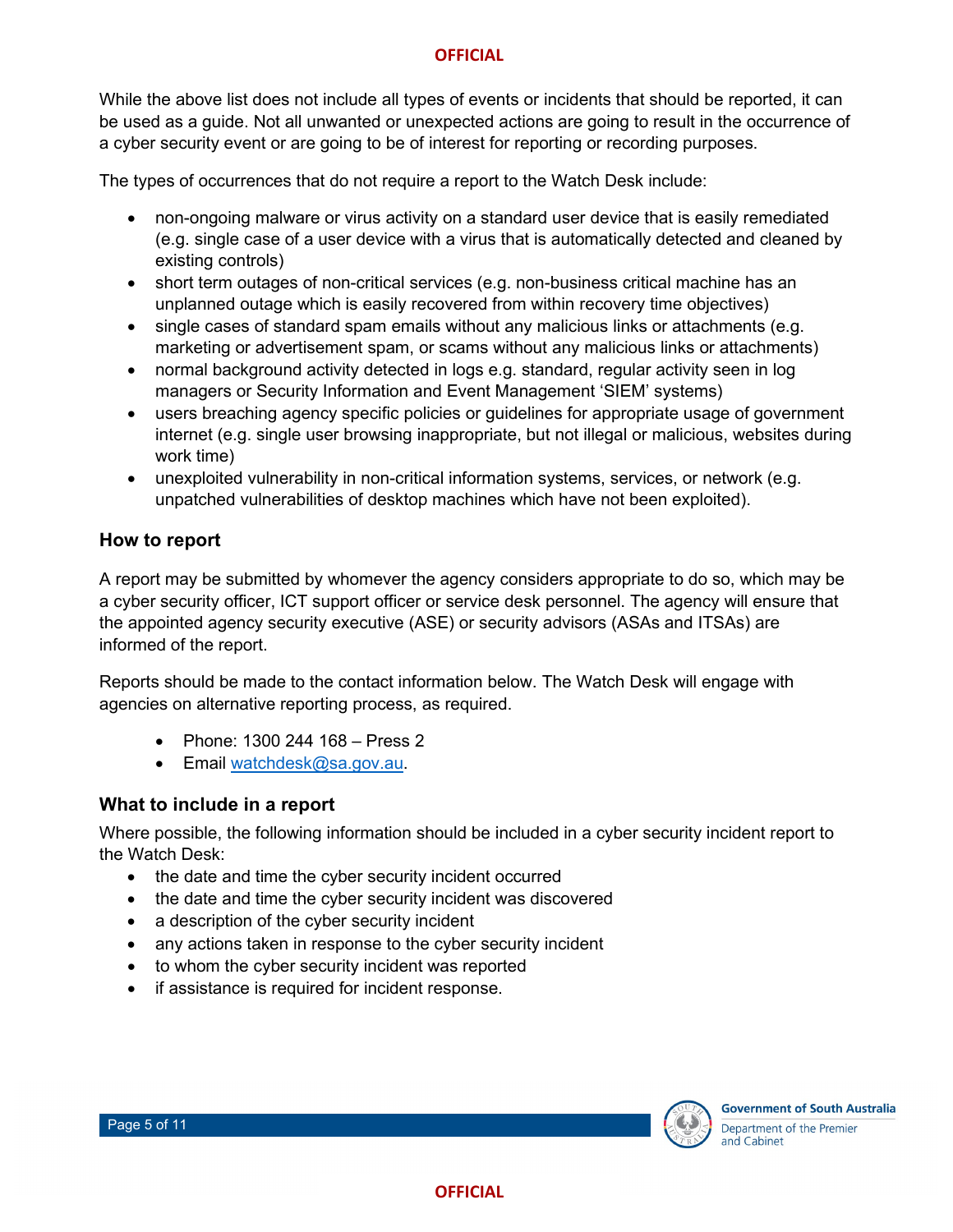#### **Integrity of evidence**

When gathering evidence following any form of cyber security incident, it is important that its integrity is maintained. Even though an investigation may not directly lead to a law enforcement agency prosecution, it is important that the integrity of evidence such as logs, audit trails have maintained integrity.

#### **Post-incident report**

Post-incident analysis after a cyber incident can assist in determining whether a malicious actor has been removed from a system.

A further post-incident report provides opportunities to improve technical security measures, response processes, government policy and ensure lessons learned from incidents are included in assurance process. Agencies may be asked to provide information to the Watch Desk for inclusion during a post-incident review.

#### **Additional considerations**

Cyber security incidents involving illegal activity should be reported to SA Police (SAPOL) and the Watch Desk.

The Watch Desk is the single point of contact for the Australian Cyber Security Centre (ACSC) regarding cyber security incidents. Agencies do not need to independently report cyber security incidents to the ACSC.

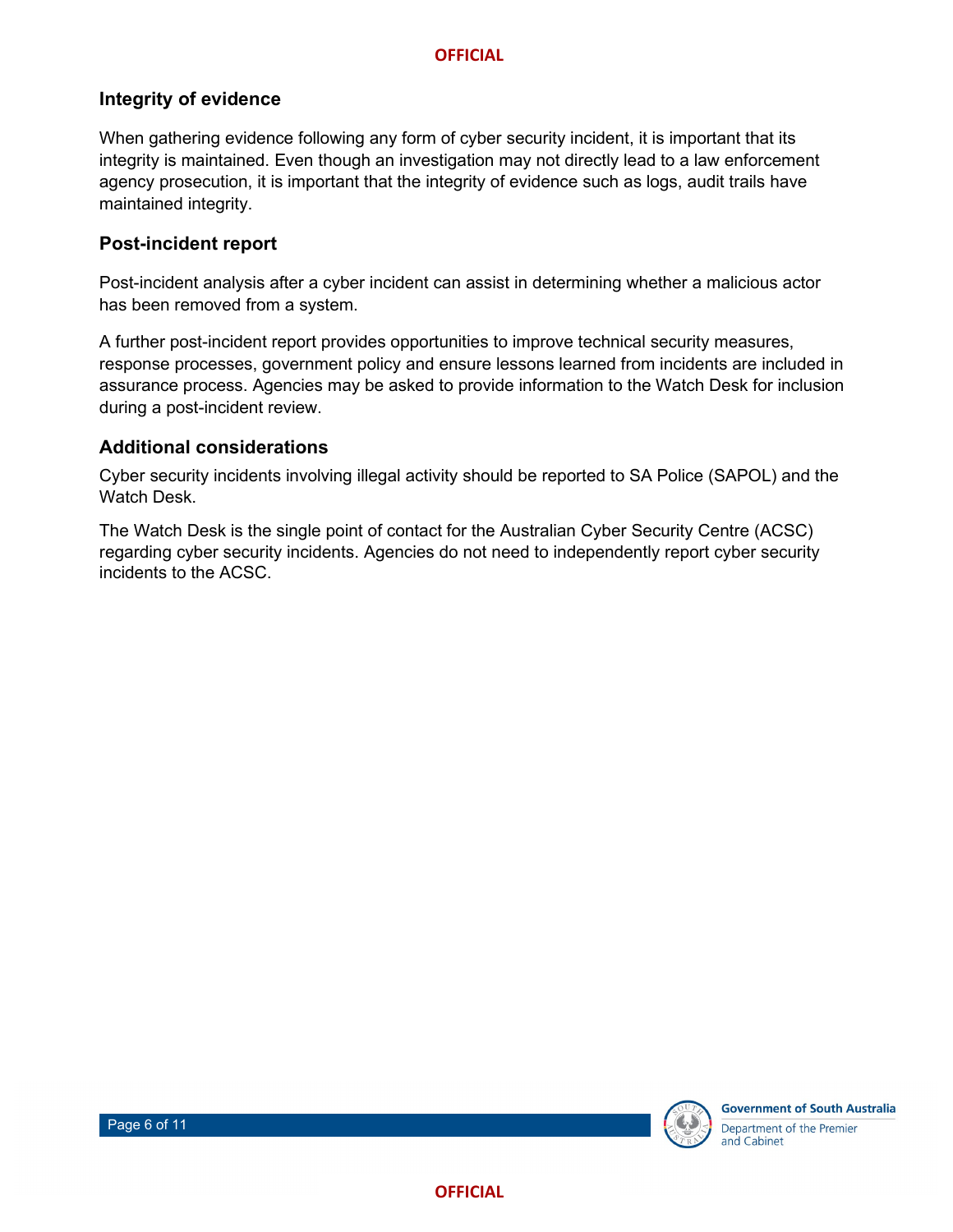







**Government of South Australia** Department of the Premier and Cabinet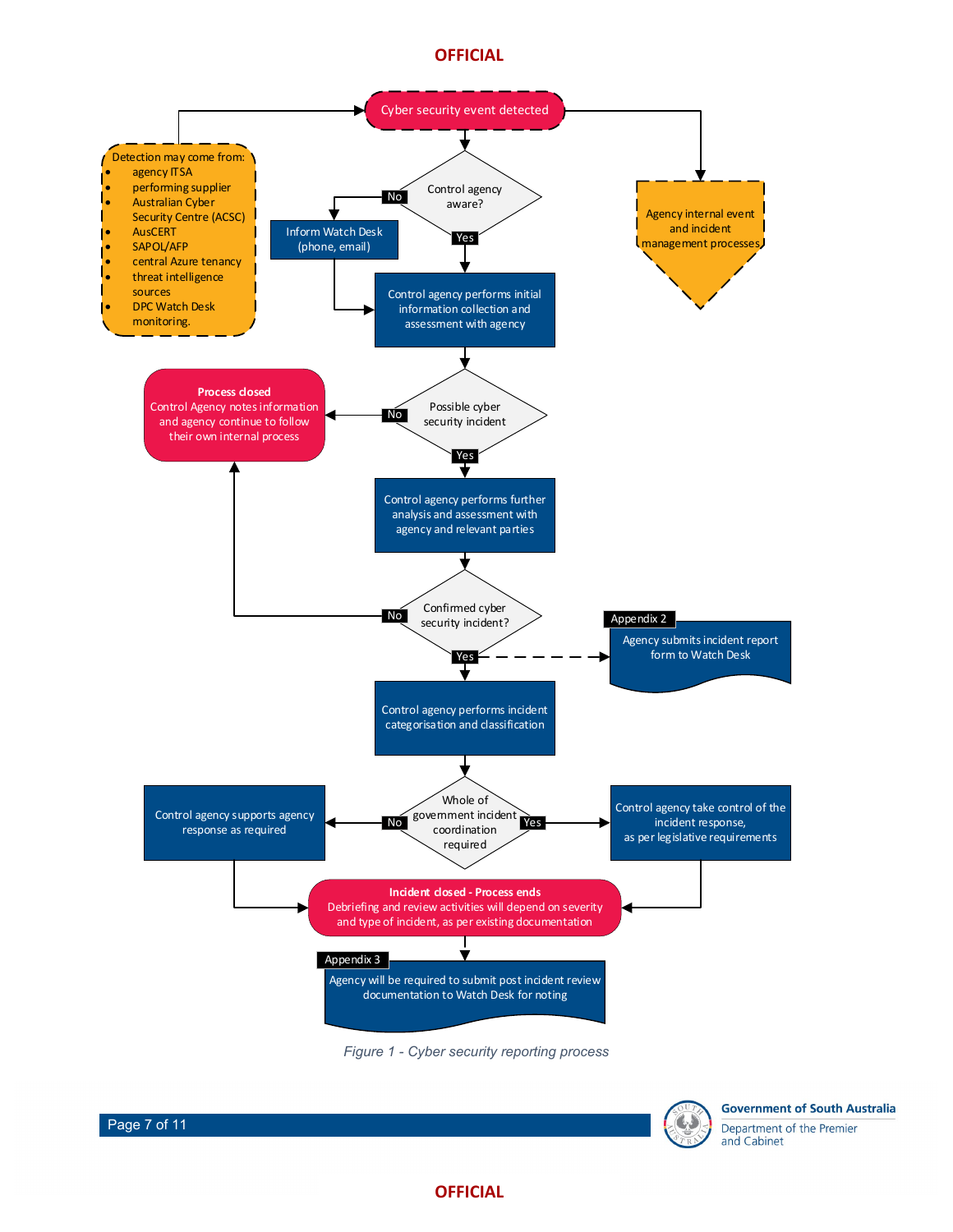## **References, links and additional information**

- [South Australian Cyber Security Framework \(SACSF\)](https://www.dpc.sa.gov.au/__data/assets/pdf_file/0017/126116/South-Australian-Cyber-Security-Framework.pdf)
- [South Australian Protective Security Framework \(SAPSF\) Executive Guide](https://www.dpc.sa.gov.au/__data/assets/pdf_file/0020/208433/SAPSF-Executive-Guide.pdf)
- PC042 [Cyber Security Incident Management](https://www.dpc.sa.gov.au/resources-and-publications/premier-and-cabinet-circulars/PC042-Cyber-Security-Incident-Management.pdf)
- PC030 [Protective Security in the Government of South Australia](https://www.dpc.sa.gov.au/__data/assets/pdf_file/0004/39037/Circular-PC030-Protective-Security-Government-South-Australia.pdf)
- Cyber Crisis [Incident Management Framework](https://www.dpc.sa.gov.au/__data/assets/pdf_file/0017/50039/Cyber-Crisis-Incident-Management-Framework.pdf)

*This guideline does not aim to provide the reader with all of the responsibilities and obligations associated with cyber security incident reporting. It is highly recommended that agencies review all related documents in their entirety. The individual requirements of agencies will have direct bearing on what measures are implemented to mitigate identified risk(s).*

#### **Abbreviations**

| <b>ACSC</b>  | <b>Australian Cyber Security Centre</b>        |
|--------------|------------------------------------------------|
| <b>AFP</b>   | Australian Federal Police                      |
| <b>CERT</b>  | <b>Computer Emergency Response Team</b>        |
| <b>DDoS</b>  | Distributed Denial of Service                  |
| <b>DoS</b>   | Denial of Service                              |
| <b>DPC</b>   | Department of the Premier and Cabinet          |
| <b>ICT</b>   | Information Communication Technology           |
| <b>ITSA</b>  | <b>Information Technology Security Adviser</b> |
| <b>PDA</b>   | <b>Personal Digital Assistant</b>              |
| <b>SACSF</b> | South Australian Cyber Security Framework      |
| <b>SAPOL</b> | South Australia Police                         |
| <b>SAPSF</b> | South Australian Protective Security Framework |
| <b>SOE</b>   | <b>Standard Operating Environment</b>          |

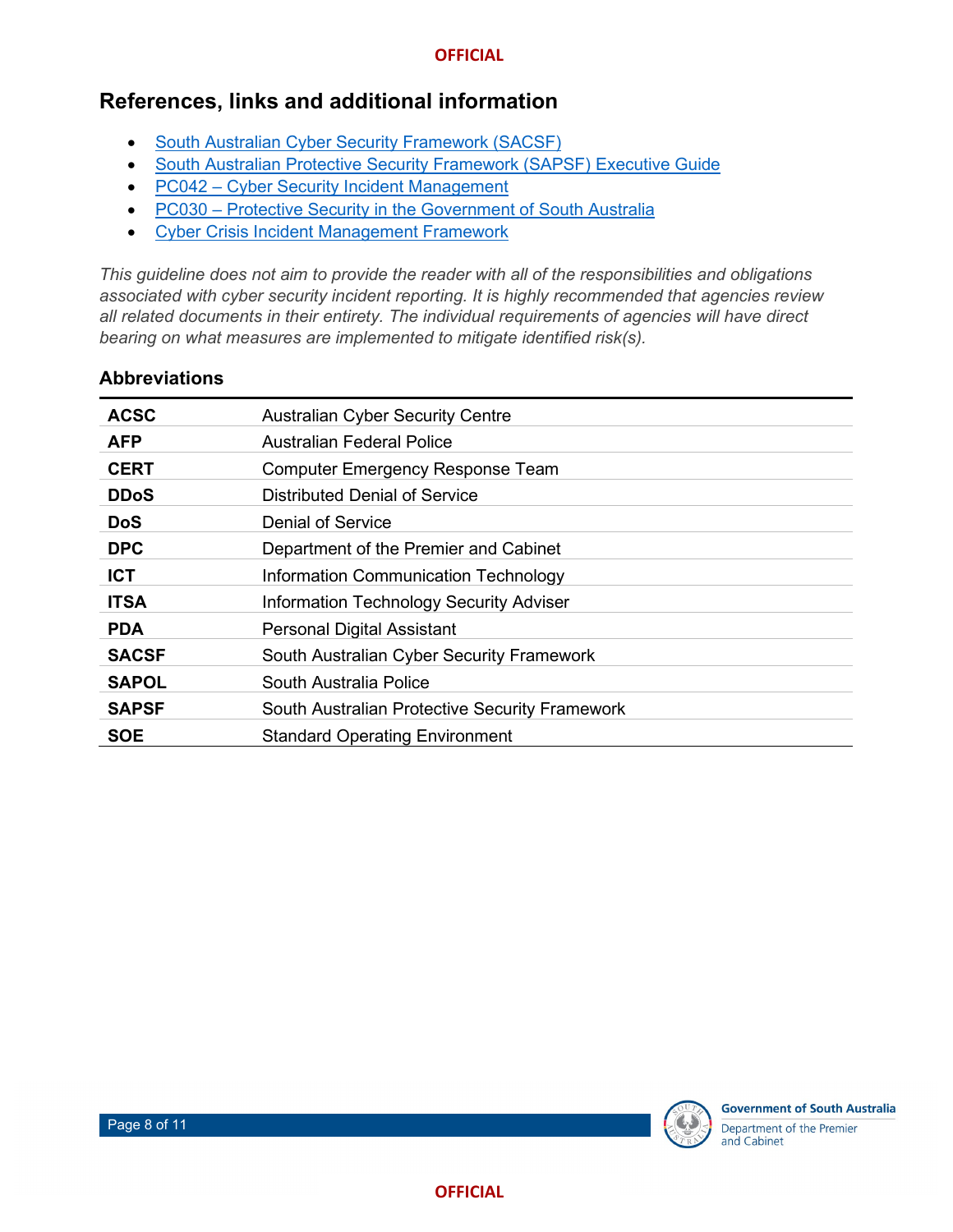## **Document Control**

| ID                          | SACSF/G4.0      |
|-----------------------------|-----------------|
| <b>Version</b>              | 1.0             |
| <b>Classification/DLM</b>   | <b>OFFICIAL</b> |
| Compliance                  | Discretionary   |
| Original authorisation date | November 2021   |
| Last approval date          | November 2021   |
| <b>Next review date</b>     | November 2022   |

Licence



With the exception of the Government of South Australia brand, logos and any images, this work is licensed under a [Creative Commons Attribution \(CC BY\) 4.0 Licence.](http://creativecommons.org/licenses/by/4.0/) To attribute this material, cite Department of the Premier and Cabinet, Government of South Australia, 2021.

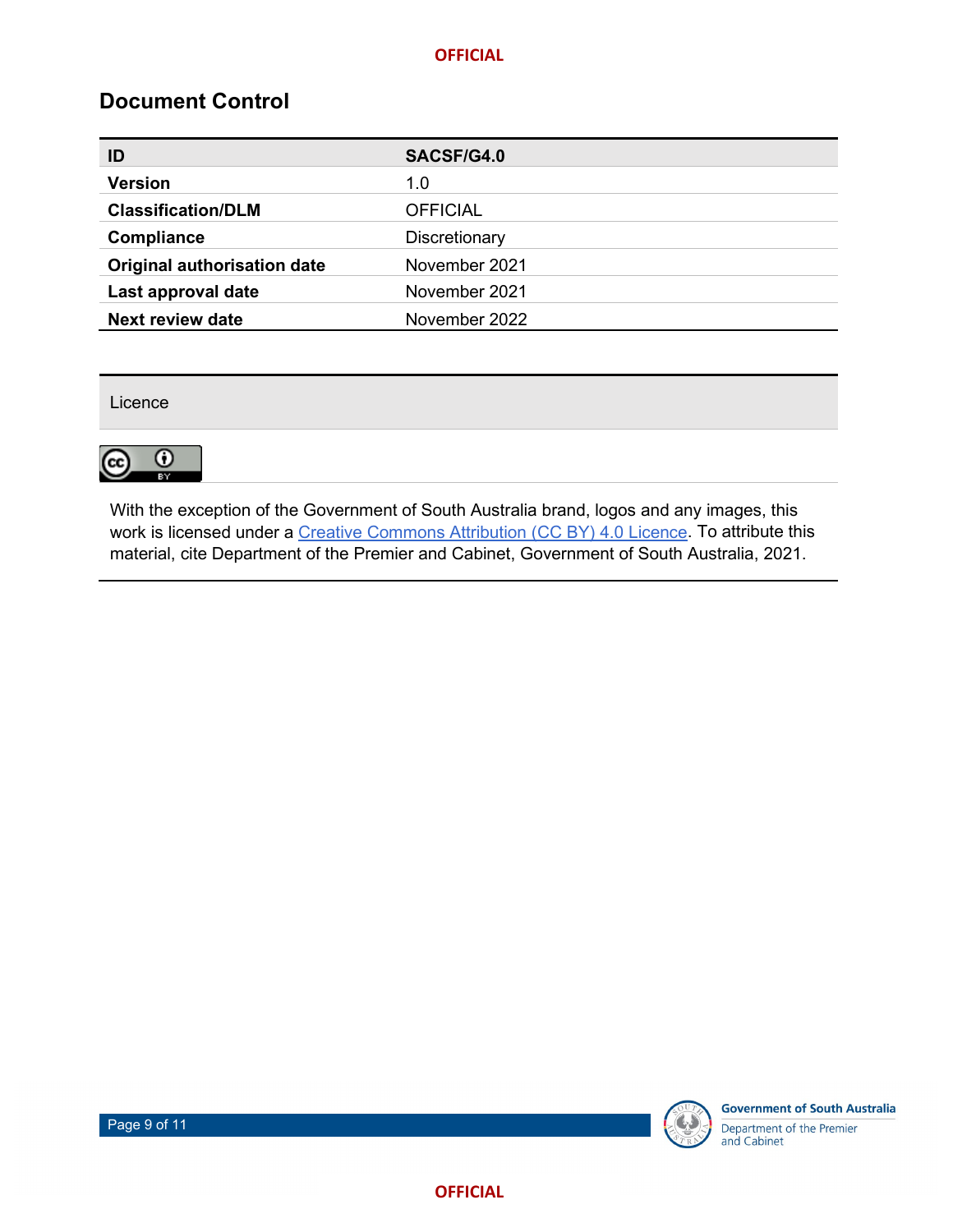# **Appendix 1 – Incident Categories**

These incident categories are used by the Watch Desk for categorisation and reporting purposes.

| <b>Term</b>                                                        | <b>Description</b>                                                                                                                                                                                                                                                                                                                                                                                                                                                                                                                                              |
|--------------------------------------------------------------------|-----------------------------------------------------------------------------------------------------------------------------------------------------------------------------------------------------------------------------------------------------------------------------------------------------------------------------------------------------------------------------------------------------------------------------------------------------------------------------------------------------------------------------------------------------------------|
| <b>Phishing or social</b><br>engineering                           | Attempts to acquire information such as usernames, passwords or<br>other sensitive information using social engineering or technical<br>subterfuge.                                                                                                                                                                                                                                                                                                                                                                                                             |
| <b>Spear phishing</b>                                              | Phishing or social engineering attempts that are specifically targeted<br>against an individual or groups. These attempts make use of specific<br>details which are unique to those being targeted to increase their<br>probability of success.                                                                                                                                                                                                                                                                                                                 |
| <b>Theft/loss of assets</b>                                        | The theft or loss of any information or technology asset/device<br>(including portable and fixed media) that might have been or has<br>been used to either process or store SA Government information.                                                                                                                                                                                                                                                                                                                                                          |
| <b>Unauthorised access</b><br>to information/systems               | Unauthorised access from internal and external sources to SA<br>Government information and systems.                                                                                                                                                                                                                                                                                                                                                                                                                                                             |
| <b>Unauthorised release</b><br>of, or disclosure of<br>information | Unauthorised release or disclosure of SA Government information to<br>an unknown environment.                                                                                                                                                                                                                                                                                                                                                                                                                                                                   |
| <b>Malware infections</b>                                          | Software programs designed to cause damage to SA Government<br>systems.                                                                                                                                                                                                                                                                                                                                                                                                                                                                                         |
| <b>Intrusions against</b><br>networks                              | Intrusions specifically targeting SA Government internal<br>infrastructure. This includes, but is not limited to:<br>denial-of-service (DoS)/distributed denial-of-service (DDoS)<br>$\bullet$<br>website defacements<br>$\bullet$<br>brute force attempts.<br>$\bullet$<br>Intrusion that cannot be attributed, after analysis, to what is<br>considered consistent with Internet noise. For example, intrusion<br>attempts that consistently target internal network infrastructure, users<br>or services provided for external use such as web applications. |
| <b>Abuse of privileges</b>                                         | Changes to privilege use settings on stand-alone or networked<br>equipment including network profiles, local user or device<br>configuration files that have not been approved through the agency's<br>change management process.                                                                                                                                                                                                                                                                                                                               |